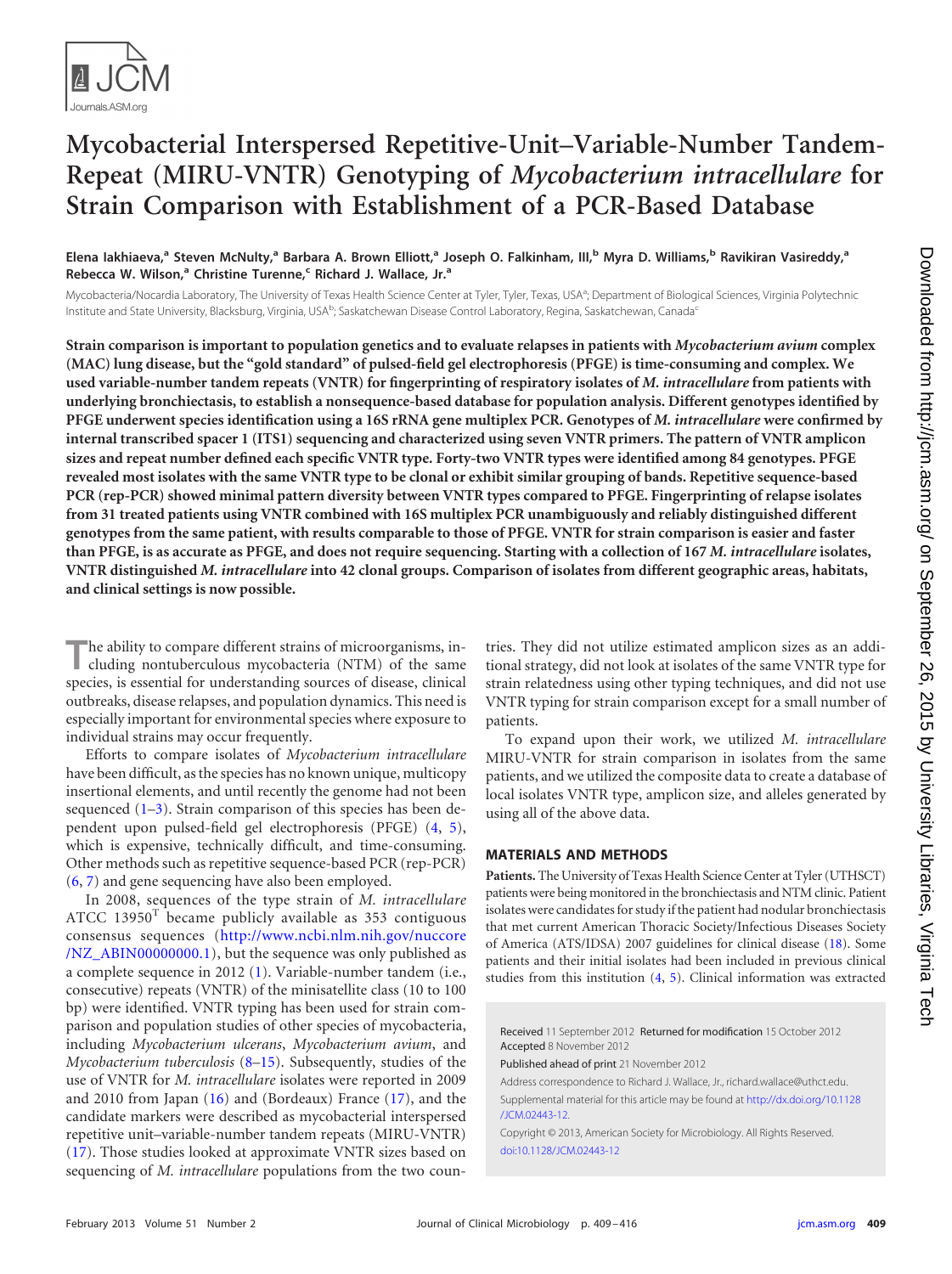from medical records. This study was approved by the Institutional Review Board of the UTHSCT.

**Isolates.** Patients with nodular bronchiectasis whose isolates were submitted for strain comparison because of microbiologic relapse during or after drug treatment of their infection were chosen for the fingerprint portion of this study. Current isolates were compared to previous isolates stored at  $-70^{\circ}$ C or in their original broth culture vial, which had been stored at room temperature following primary isolation.

Sputum cultures from patients had been submitted and processed by the clinical mycobacteriology lab at the UTHSCT, as previously described  $(4, 5)$  $(4, 5)$  $(4, 5)$ .

A recent study compared patient and household water isolates of *M. avium* complex (MAC) isolates [\(6\)](#page-6-4) using rep-PCR. Selected patient isolates from that study were also chosen for the population portion of this study. The type strains of *M. intracellulare*, ATCC 13950T , and *M. chimaera*, DSM 44623T , were included as controls.

**Species identification.**Isolates for study were identified as MAC using a commercial hybridization assay (AccuProbe) (Hologic Gen Probe, Inc., San Diego, CA). They were then identified as *M. avium*, *M. intracellulare*, or MAC "X" using the multiplex 16S rRNA gene PCR technique described by Wilton and Cousins [\(18a\)](#page-7-1). This method does not separate *M. intracellulare* from the closely related *M. chimaera* [\(19\)](#page-7-2). To separate these two species, sequencing of the internal transcribed spacer (ITS) region was performed [\(19,](#page-7-2) [20\)](#page-7-3).

**PFGE.** PFGE was performed as previously described using restriction enzymes XbaI and AseI [\(4,](#page-6-2) [5,](#page-6-3) [21\)](#page-7-4). Isolates from the same patient were compared and categorized as "indistinguishable," "probably related," or "not related" using differences in band number and position by methods originally described by Tenover et al. for bacterial outbreaks [\(22\)](#page-7-5) and then modified for *M. intracellulare*[\(4\)](#page-6-2). Strains in the first two categories were considered clonal. Different (not related) genotypes from the same patient were given different letter designations starting with A, then B, and then C, etc. Numbers were added to letter designations (e.g., A2) if fewer than seven band differences with each restriction enzyme were observed.

**VNTR.** All different PFGE genotypes ("not related" patterns) from individual patients (range, 2 to 5) and patients with a single isolate or genotype underwent VNTR analysis.

Mycobacterial DNA was obtained with PrepMan Ultra (Applied Biosystems, Carlsbad, CA) according to the manufacturer's protocol. The DNA from the supernatant was directly used as a template for identification of *M. intracellulare*isolates using multiplex PCR with designed primers [\(18a\)](#page-7-1).

The size of PCR products was estimated by electrophoresis in 2% agarose gels in 1 $\times$  Tris-acetate-EDTA (TAE) buffer using a 100-bp ladder (Life Technologies, formerly Invitrogen, Carlsbad, CA).

**rep-PCR.** Primers previously described by Versalovic et al. [\(23\)](#page-7-6) were used for rep-PCR [\(9\)](#page-6-10).

Visual strain comparison of rep-PCR band patterns utilized definitions previously published for the use of random primers with isolates of *Mycobacterium abscessus* [\(21\)](#page-7-4). Isolates were considered "indistinguishable" if all major bands were the same, with four or more major bands run on the same gel. They were called "probably related" if they differed by one major band and "not related" if they differed by two or more major bands. As with random primers [\(21\)](#page-7-4), isolates in the "indistinguishable" and "probably related" categories with rep-PCR could be found to be unrelated by PFGE, as some isolates yielded a low number of rep-PCR bands. (This definition was based on the use of a minimum of three random primers. The validity of its use with the single rep-PCR has not been studied without the use of molecular software.)

**DNA fingerprinting of isolates with the same VNTR type using PFGE and rep-PCR.** *M. intracellulare*isolates from different patients subsequently shown to belong to the same VNTR type were compared to each other using PFGE, rep-PCR, and ITS sequencing. The same three PFGE categories of relatedness were used as with intrapatient isolates, with a

fourth category of "similar grouping" describing isolates from different patients whose grouping of DNA fragments on the sizing gel looked similar, but the number of individual band differences exceeded seven.

**DNA fingerprinting of relapse isolates of** *M. intracellulare* **from the same patient.** Patients who underwent relapse after or during drug treatment and who had at least one isolate of *M. intracellulare* had the initial and relapse isolates compared by multiplex 16S rRNA gene PCR, PFGE, and VNTR fingerprinting.

Isolates were considered different if they belonged to different species or met the PFGE criteria for "not related" [\(4,](#page-6-2) [5\)](#page-6-3). Isolates were considered the same if they belonged to the same species and were "indistinguishable" or "probably related" by PFGE. Results were then compared to the VNTR fingerprinting results for isolates of *M. intracellulare*.

**DNA sequencing.** Sequencing of the ITS region (263 bp) of each *M. intracellulare* isolate was performed as previously described [\(19,](#page-7-2) [20,](#page-7-3) [24\)](#page-7-7). The sequences were compared to GenBank sequences, including the Min-A sequence for *M. intracellulare* ATCC 13950<sup>T</sup> (AB026691) and the MAC-A sequence for the type strain of *M. chimaera* DSM 44623T (EF521902) [\(19,](#page-7-2) [20,](#page-7-3) [24\)](#page-7-7). Examples of each of the different-size alleles for each of the seven primers were also sequenced to determine the exact tandem-repeat size.

**Comparisons with pulmonary isolates from patients from the Bordeaux region of France.** The Texas isolates were numbered by rounding each tandem-repeat size up to the next whole number. This was the technique for strain comparison used for the 52 isolates from France reported by Dauchy et al. [\(17\)](#page-6-9) and the same seven VNTRs. ATCC 13950<sup>T</sup> was included as a control, as it was sized in both studies.

**Nucleotide sequence accession numbers.** The ITS1 rRNA gene sequences for the newly encountered Min-E and Min-F found in *M. intracellulare* have been deposited in GenBank with accession numbers [KC018476](http://www.ncbi.nlm.nih.gov/nuccore?term=KC018476) and [KC018477,](http://www.ncbi.nlm.nih.gov/nuccore?term=KC018477) respectively.

# **RESULTS**

**Patients.** A total of 56 patients (including the 2 patients who yielded the ATCC isolates) contributed isolates to the study. The 48 patients from the UTHSCT were typical of older patients with nodular bronchiectasis and comparable to previous descriptions [\(25\)](#page-7-8). All met the American Thoracic Society/Infectious Diseases Society of America guidelines for NTM lung disease [\(18\)](#page-7-0).

**Species identification.** A total of 167 isolates were identified as *M. intracellulare* by different means and were utilized in the study. The human type strain of *M. intracellulare* ATCC 13950<sup>T</sup> was included as a control.

**PFGE.** Isolates of *M. intracellulare* from the same patient were compared using PFGE to determine the number of unrelated genotypes. PFGE revealed 84 genotypes among the 167 isolates of *M. intracellulare*. Individual patients had up to four different genotypes. The average time for completion of PFGE from receipt of the initial and relapse cultures was approximately 3 weeks (S. McNulty, unpublished observations).

**VNTR.** A range of between 1 and 7 isolates (mean, 1.9 isolates) shared the same PFGE genotype from the same patient and underwent VNTR typing (167 isolates). All 84 PFGE genotypes of *M. intracellulare* produced VNTR amplicons satisfactorily for gel sizing and DNA sequencing. Examples of nine different-size amplicons with different copy number tandem repeats for MIN22 is shown in [Fig. 1.](#page-2-0)

The different copy numbers and amplicon sizes observed for each tandem repeat were given allele numbers according to the size that reflected their complete copy number (partial copies were not included) [\(17\)](#page-6-9). Amplicons from each primer set were grouped together as a single allele if their base pair size difference did not allow separation on the sizing gel (generally  $\leq$ 20 bp) [\(Table 1\)](#page-2-1).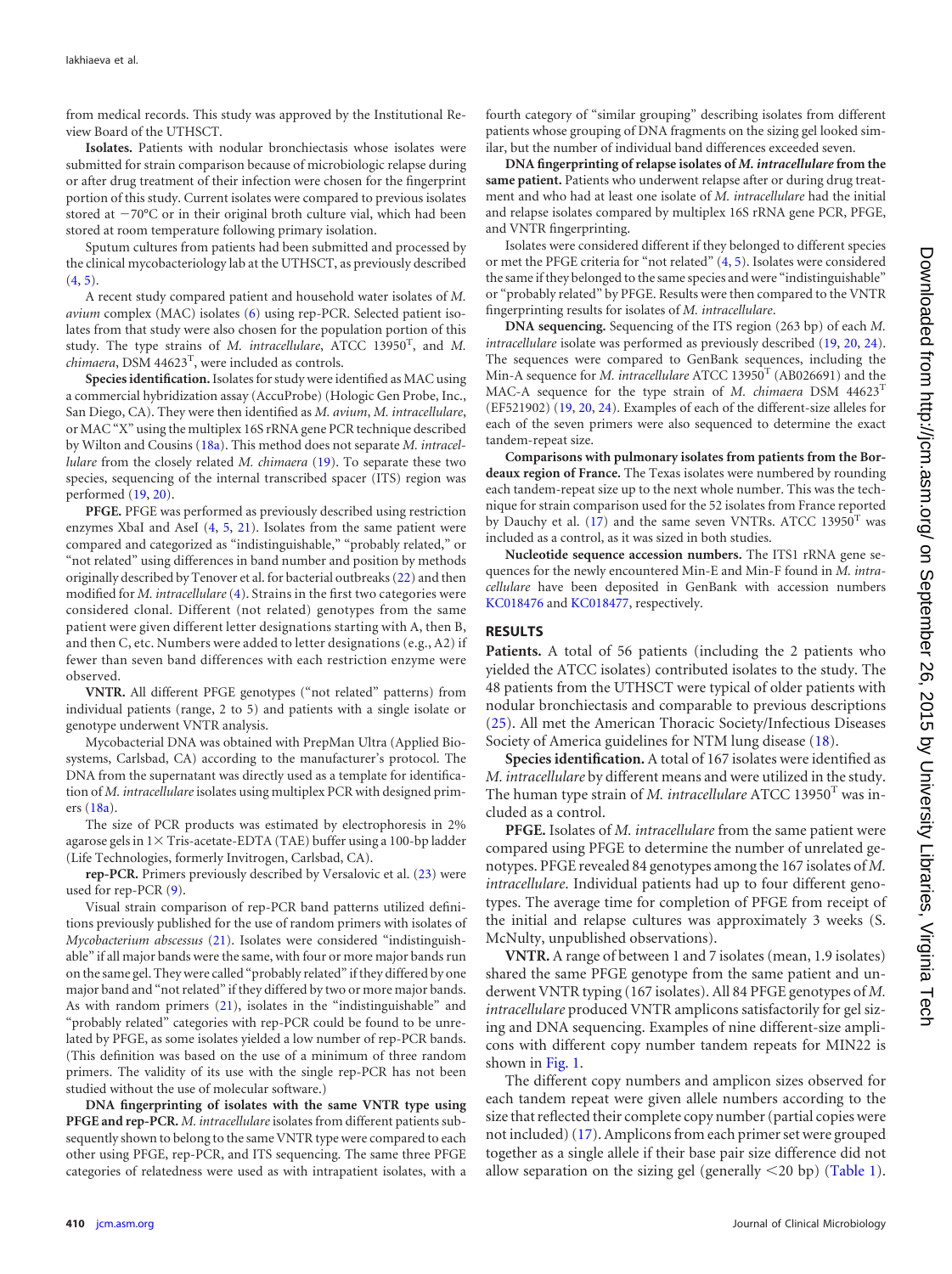

<span id="page-2-0"></span>**FIG 1** Examples of eight different amplicon sizes associated with eight different tandem-repeat copy numbers for MIN22. The amplicons from lanes 2 to 8 are from isolates of *M. intracellulare*, while that in lane 9 is from another MAC species (MAC "X"). The gel was performed with 2% agarose in 1 $\times$  TAE buffer. Lane 1, 100-bp ladder; lane 2, strain 3068 (6.93 copies) (600 bp); lane 3, strain 1760 (5.9 copies) (550 bp); lane 4, strain 07-3369 (4.94 copies) (500 bp); lane 5, ATCC 13950<sup>T</sup> (3.93 copies) (450 bp); lane 6, strain 2788 (3.04 copies) (400 bp); lane 7, strain 0416 (2.3 copies) (340 bp); lane 8, strain 289-0316 (0.93 copies) (275 bp); lane 9, water isolate LH-Sw-11-2 (0.16 copy) (220 bp); lane 10, 100-bp ladder.

This resulted in 42 VNTR types [\(Table 2\)](#page-3-0). Most types (28/42 [67%]) consisted of a single genotype from one patient. Only 14 VNTR types included multiple PFGE genotypes, and only 5 VNTR types (types 5, 11, 24, 37, and 40) (11.9%) included four or more isolates from different patients. The average time for completion of VNTR typing from receipt of initial and relapse isolates was 6 to 8 h (E. Iakhiaeva, unpublished observations).

**rep-PCR.** rep-PCR was very reproducible, with both transparent and opaque colony variants from a single genotype done on three separate occasions with different growth times and DNA preparation showing indistinguishable patterns (data not shown).

Because little comparison between the results of rep-PCR and other typing techniques has been published, we performed rep-PCR on nine different VNTR types and compared the results to those obtained by PFGE. There were five major bands with the *M. intracellulare* isolates, and all bands were present with most VNTR types. [Figure 2A](#page-4-0) shows the striking similarity of isolates of *M. intracellulare*(lanes 2 to 9 and 12) despite the fact that each pattern came from a different VNTR type. Lane 3 (type 7), lane 4 (type 11), lane 5 (type 16), lane 7 (type 38), lane 8 (type 36), and lane 9 (type 37) have "indistinguishable" patterns based on the five major bands. Single major band differences are seen in lane 2 (type 5) and lane 12 (type 34), with two major band differences in lane 6 (type 24). The two isolates with six major band differences from all other isolates (lanes 10 and 11) both belonged to VNTR type 41. The differences between different VNTR types of this same isolate collection were much greater using PFGE [\(Fig. 2B\)](#page-4-0).

**DNA fingerprinting of relapse isolates of MAC from the same patient using multiplex 16S rRNA gene PCR, PFGE, and VNTR.** A total of 31 patients who relapsed with positive cultures one or more times after sputum conversion to negative cultures [\(4\)](#page-6-2) and who had one or more isolates of *M. intracellulare* among both the initial and relapse isolates were studied. For ease of comparison, the first *M. intracellulare* genotype was considered the initial isolate and designated PFGE pattern A (see Table S1 in the supplemental material). Among the 31 isolates of *M. intracellulare* in both the initial and relapse categories, there were 11 episodes in which the isolates met the definition of indistinguishable ("relapse") and 19 episodes in which the isolates met the PFGE defi-

<span id="page-2-1"></span>**TABLE 1** VNTR copy number, amplicon sizes, and allele designation seen in isolates of *M. intracellulare* with seven *M. intracellulare* tandem repeats from Dauchy et al. [\(17\)](#page-6-9) *a*

| (Allele) copy no./amplicon size (bp) for each tandem repeat |                 |                |                 |                |                 |                 |  |  |  |  |
|-------------------------------------------------------------|-----------------|----------------|-----------------|----------------|-----------------|-----------------|--|--|--|--|
| MIN22 (57 bp)                                               | MIN20 (55 bp)   | MIN18 (56 bp)  | MIN19 (53 (bp)  | MIN33 (54 bp)  | MIN31 (57 bp)   | MIRU3(53 bp)    |  |  |  |  |
| $(7)$ 7.9/635<br>$(6)$ 6.93/600                             |                 |                |                 |                |                 |                 |  |  |  |  |
| $(5)$ 5.9/550                                               |                 |                |                 | $(5)$ 5.13/620 |                 |                 |  |  |  |  |
| $(4)$ 4.94/500                                              | $(4)$ 4.24/560  | $(4)$ 4.13/550 | $(4)$ 4.7/450   | $(4)$ 4.13/595 |                 |                 |  |  |  |  |
| $(3a)$ 3.93/450                                             |                 |                |                 |                |                 |                 |  |  |  |  |
| $(3)$ 3.04/400                                              | $(3)$ 3.24/500  | $(3)$ 3.13/500 | $(3)$ 3.74/390  | $(3)$ 3.13/530 |                 | $(3)$ 3.43/400  |  |  |  |  |
|                                                             |                 |                |                 |                | $(2)$ 2.2/445   |                 |  |  |  |  |
|                                                             |                 |                |                 | $(2)$ 2.61/490 | $(2)$ 2.11/445  |                 |  |  |  |  |
| $(2)$ 2.3/340                                               | $(2)$ 2.24/475  |                | $(2)$ 2.7/330   | $(2)$ 2.17/480 | $(2)$ 2.05/440  | $(2)$ 2.43/350  |  |  |  |  |
|                                                             |                 | (1a) 1.96/425  |                 | $(1)$ 1.11/450 |                 |                 |  |  |  |  |
|                                                             | $(1)$ 1.25/400  | $(1)$ 1.13/380 | $(1)$ 1.74/220  | $(1)$ 1.13/420 | $(1)$ 1.05/375  | $(1)$ 1.43/290  |  |  |  |  |
| $(0a)$ 0.93/275                                             | $(0a)$ 0.24/350 |                | $(0a)$ 0.74/220 |                | $(0a)$ 0.42/335 | $(0a)$ 0.69/250 |  |  |  |  |
| $(0)$ 0/200                                                 | $(0)$ 0/320     | $(0)$ 0/200    | $(0)$ 0/200     | $(0)$ 0/350    | $(0)$ 0.280     | $(0)$ 0/200     |  |  |  |  |

*<sup>a</sup>* The allele number in parentheses represents the tandem-repeat complete copy number, with partial values not included. Consecutive alleles generally differ by one complete copy number (e.g., for MIN22, copy numbers are 7.9, 6.9, 5.9, 4.9, etc.).An "a" indicates a second amplicon size that contains the same number of complete copies. The last row contains copy numbers/amplicon sizes that contained no tandem-repeat sequences in group 0 that were reported by Dauchy et al. [\(17\)](#page-6-9) but were not seen in the current study.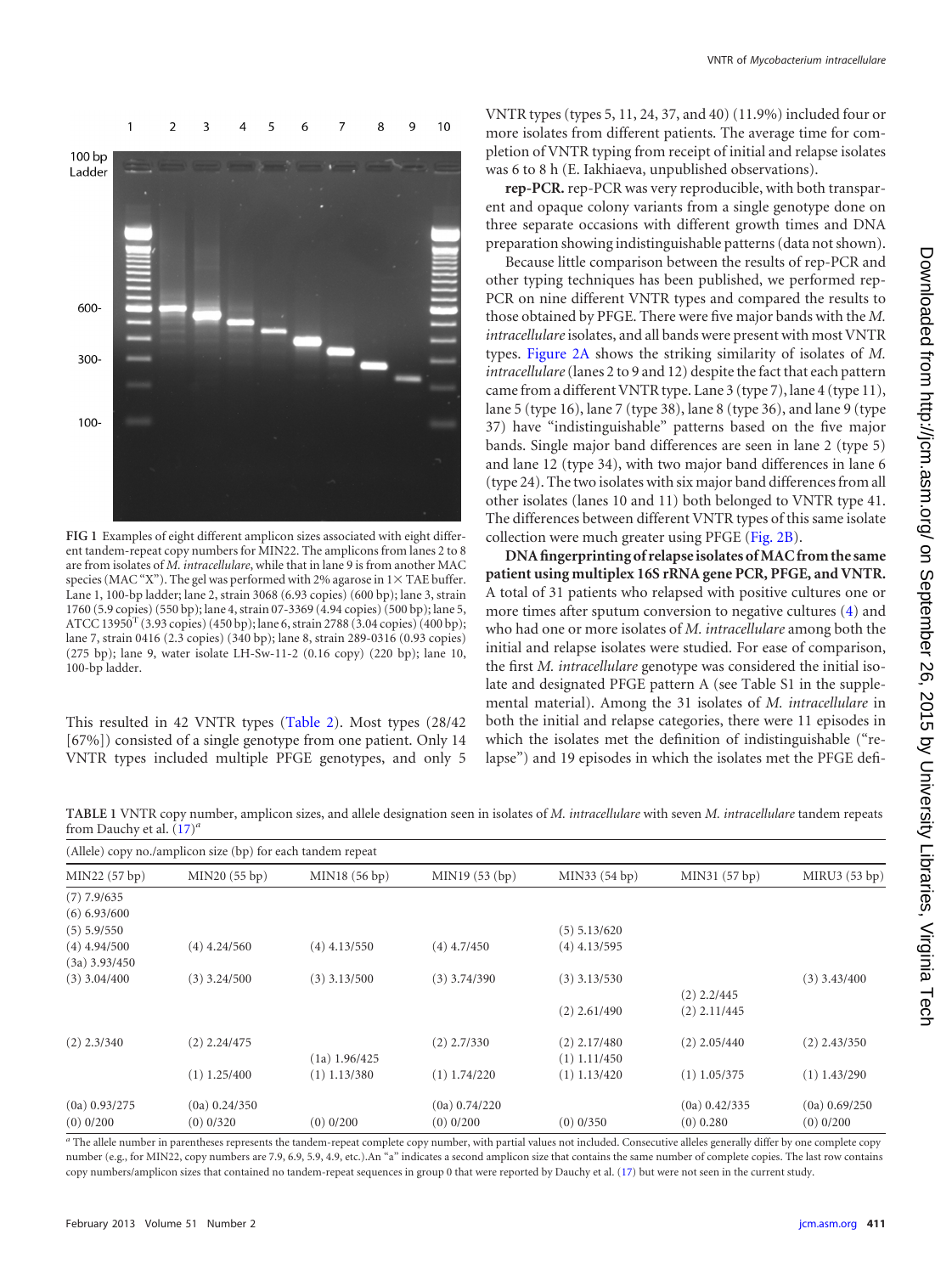| <b>VNTR</b>                     |                | Complete tandem repeat no. |                   |                             |                | No. of           | No. of                      |                              |                  |                             |  |
|---------------------------------|----------------|----------------------------|-------------------|-----------------------------|----------------|------------------|-----------------------------|------------------------------|------------------|-----------------------------|--|
| type                            | MIN22          | MIN20                      | MIN <sub>18</sub> | MIN <sub>19</sub>           | MIN33          | MIN31            | MIRU3                       | ITS1 (100% identity)         | isolates         | $\mbox{patients}^b$         |  |
| $\boldsymbol{7}$<br>$\mathbf 1$ |                | $\sqrt{2}$                 | 3                 | $\sqrt{2}$                  | $\sqrt{2}$     | $\sqrt{2}$       | $\,1$                       | Min-A                        | $\mathbf 1$      | $\mathbf{1}$                |  |
| $\mathbf{2}$                    | 6              | $\sqrt{2}$                 | 3                 | $\boldsymbol{0}$            | 5              | $\mathbf{2}$     | $\,4\,$                     | Min-A                        | $\sqrt{2}$       | $\sqrt{2}$                  |  |
| $\mathfrak{Z}$                  | 5              | $\sqrt{2}$                 | $\,1$             | $\,1$                       | $\mathbf{1}$   | $\mathbf{2}$     | $\sqrt{2}$                  | Min-A                        | $\boldsymbol{7}$ | $\,1$                       |  |
| $\overline{4}$                  | $\overline{4}$ | $\overline{4}$             | 3                 | $\,4$                       | 3              | $\overline{c}$   | $\,4\,$                     | Min-A                        | $\mathbf{1}$     | $\,1$                       |  |
| 5                               | 5              | $\overline{4}$             | 3                 | $\mathfrak z$               | $\mathfrak{Z}$ | $\mathbf{2}$     | $\mathfrak z$               | Min-A                        | 10               | 5                           |  |
| 6                               | $\overline{4}$ | $\overline{4}$             | 3                 | $\mathfrak{Z}$              | 3              | $\mathbf{2}$     | $\sqrt{2}$                  | Min-A                        | $\,4$            | $\mathbf{1}$                |  |
| 7                               | $\overline{4}$ | $\overline{4}$             | 3                 | $\sqrt{2}$                  | 3              | $\mathbf{2}$     | $\mathfrak z$               | Min-A                        | $\mathbf{2}$     | $\sqrt{2}$                  |  |
| 8                               | $\overline{4}$ | $\overline{4}$             | $\,1$             | $\mathfrak z$               | $\overline{4}$ | $\mathbf{1}$     | 3                           | Min-A                        | $\mathbf{1}$     | $\,1$                       |  |
| 9                               | $\,4\,$        | $\overline{c}$             | 3                 | $\mathfrak{Z}$              | 3              | $\boldsymbol{2}$ | $\mathfrak z$               | Min-A                        | $\overline{4}$   | $\mathbf{1}$                |  |
| 10                              | 3a             | $\overline{4}$             | 3                 | $\mathfrak{Z}$              | $\overline{4}$ | $\boldsymbol{2}$ | $\,1\,$                     | Min-A                        | $\overline{4}$   | $\mathfrak z$               |  |
| 11 <sup>c</sup>                 | 3a             | 4                          | 3                 | 3                           | 3              | $\overline{c}$   | $\mathfrak z$               | Min-A                        | 15               | $\boldsymbol{7}$            |  |
| 11a                             | 3a             | $\overline{4}$             | 3                 | $\sqrt{2}$                  | 5              | $\overline{c}$   | $\mathbf{1}$                | Min-A                        | $\mathbf{1}$     | $\mathbf{1}$                |  |
| 12                              | 3a             | $\overline{4}$             | $\mathbf 1$       | $\mathfrak{Z}$              | 3              | $\overline{c}$   | $\mathfrak z$               | Min-A                        | $\mathbf{1}$     | $\mathbf{1}$                |  |
| 13                              | 3a             | 3                          | 3                 | 3                           | 5              | $\overline{c}$   | $\sqrt{2}$                  | Min-A                        | $\mathbf{1}$     | $\mathbf{1}$                |  |
| 14                              | 3a             | 3                          | 3                 | $\mathfrak{Z}$              | $\overline{4}$ | $\boldsymbol{2}$ | $\ensuremath{\mathfrak{Z}}$ | Min-A                        | 5                | $\sqrt{2}$                  |  |
| 15                              | 3a             | 3                          | 3                 | $\sqrt{2}$                  | 3              | $\overline{c}$   | $\mathfrak z$               | Min-A                        | $\overline{4}$   | $\mathbf{1}$                |  |
| 16                              | 3a             | $\mathbf{2}$               | 3                 | $\sqrt{2}$                  | $\overline{4}$ | $\overline{c}$   | $\,1$                       | Min-A                        | 9                | $\ensuremath{\mathfrak{Z}}$ |  |
| 17                              | 3a             | $\mathbf{2}$               | 3                 | $\sqrt{2}$                  | $\,4$          | $\mathbf{1}$     | 3                           | Min-A                        | $\mathbf{1}$     | $\,1$                       |  |
| 18                              | 3a             | $\mathbf{2}$               | 3                 | $\sqrt{2}$                  | 3              | $\,1$            | $\boldsymbol{0}$            | Min-A                        | $\,1$            | $\,1$                       |  |
| 19                              | 3a             | $\boldsymbol{2}$           | $\,1$             | $3 + 2$                     | $3 + 4$        | $\boldsymbol{2}$ | $\sqrt{2}$                  | Min-A                        | $\mathfrak z$    | $\,1$                       |  |
| 20                              | 3a             | $\boldsymbol{2}$           | $\,1$             | $\ensuremath{\mathfrak{Z}}$ | 3              | $\,1$            | $\mathbf{1}$                | Min-E (new) (all 3 patients) | 5                | $\mathfrak z$               |  |
| $21\,$                          | 3a             | $\mathbf{2}$               | $\,1$             | $\mathbf{1}$                | $\overline{4}$ | $\boldsymbol{2}$ | $\boldsymbol{0}$            | Min-A                        | $\,4\,$          | $\mathbf{1}$                |  |
| 22                              | 3a             | $\,1$                      | $\overline{4}$    | $\sqrt{2}$                  | $\mathfrak{Z}$ | $\,1$            | $\,1$                       | Min-A                        | $\mathfrak{Z}$   | $\,1$                       |  |
| 23                              | 3a             | $\,1$                      | 3                 | $\mathfrak z$               | $\overline{4}$ | $\overline{c}$   | $\boldsymbol{0}$            | Min-A                        | $\,1$            | $\mathbf{1}$                |  |
| 24                              | 3a             | $\,1$                      | $\,1$             | $\mathfrak{Z}$              | $\overline{4}$ | $\mathbf 1$      | $\sqrt{2}$                  | Min-A                        | $\overline{9}$   | 5                           |  |
| 25                              | 3a             | 12                         | $\,1$             | 3                           | $\overline{4}$ | $\boldsymbol{0}$ | $\sqrt{2}$                  | Min-A                        | $\mathbf{2}$     | $\mathbf{1}$                |  |
| 26                              | 3a             | $\mathbf{1}$               | $\,1$             | $\sqrt{2}$                  | 3              | $\mathbf 1$      | $\sqrt{2}$                  | Min-A                        | 9                | $\mathfrak z$               |  |
| 27                              | 3a             | $\mathbf{1}$               | $\,1$             | $\mathbf{1}$                | 3              | $\,1$            | $\sqrt{2}$                  | Min-A                        | $\mathbf{1}$     | $\mathbf{1}$                |  |
| 27a                             | 3a             | 0a                         | 3                 | $\ensuremath{\mathfrak{Z}}$ | $\overline{4}$ | $\overline{c}$   | $\sqrt{2}$                  | Min-A                        | $\mathbf{1}$     | $\mathbf{1}$                |  |
| 28                              | $\mathfrak{Z}$ | $\mathbf{2}$               | 1a                | $\boldsymbol{0}$            | $\mathfrak z$  | $\boldsymbol{2}$ | $\boldsymbol{0}$            | $Min-B$                      | $\,1$            | $\mathbf{1}$                |  |
| 29                              | $\sqrt{2}$     | $\mathbf{1}$               | $\mathbf 1$       | 3                           | $\overline{4}$ | $\,1$            | $\sqrt{2}$                  | $Min-A$                      | $\mathbf{1}$     | $\mathbf{1}$                |  |
| 30                              | $\sqrt{2}$     | $\,1\,$                    | $\,1$             | $\sqrt{2}$                  | $\overline{4}$ | $\overline{c}$   | $\boldsymbol{0}$            | Min-F (new)                  | $\mathbf{1}$     | $\,1\,$                     |  |
| 31                              | 0a             | $\overline{4}$             | 3                 | $\sqrt{2}$                  | $\mathfrak{Z}$ | $\mathbf{2}$     | $\sqrt{2}$                  | Min-A                        | $\mathbf{1}$     | $\,1$                       |  |
| 32                              | 0a             | 3                          | 3                 | $\mathfrak{Z}$              | 3              | $\mathbf 1$      | $\boldsymbol{0}$            | Min-A                        | $\mathbf{1}$     | $\,1\,$                     |  |
| 33                              | 0a             | 3                          | 1a                | $\sqrt{2}$                  | $\overline{4}$ | $\mathbf{2}$     | $\boldsymbol{0}$            | Min-A                        | $\mathbf{1}$     | $\,1$                       |  |
| 34                              | 0a             | $\mathbf{2}$               | 3                 | $\mathbf{1}$                | 3              | $\mathbf{2}$     | $\boldsymbol{0}$            | Min-A                        | $\sqrt{2}$       | $\,1$                       |  |
| 35                              | 0a             | $\boldsymbol{2}$           | 3                 | $\mathfrak z$               | $\mathfrak{Z}$ | $\,1$            | $\boldsymbol{0}$            | Min-A                        | $\sqrt{2}$       | $\,1$                       |  |
| 36                              | 0a             | $\mathbf{2}$               | 1a                | $\sqrt{2}$                  | $\overline{c}$ | $\overline{c}$   | $\boldsymbol{0}$            | Min-A                        | 10               | 3                           |  |
| 37                              | 0a             | $\boldsymbol{2}$           | 1a                | $\boldsymbol{0}$            | $\overline{c}$ | $\boldsymbol{2}$ | $\boldsymbol{0}$            | Min-A                        | 13               | $\boldsymbol{7}$            |  |
| 38                              | 0a             | $\sqrt{2}$                 | $\,1$             | $\mathbf{1}$                | $\overline{4}$ | $\boldsymbol{2}$ | $\boldsymbol{0}$            | Min-A                        | 13               | $\mathfrak z$               |  |
| 39                              | 0a             | 0a                         | 1a                | $\mathbf{1}$                | $\mathbf{1}$   | $\boldsymbol{0}$ | $\mathbf{1}$                | Min-A                        | $\mathbf{1}$     | 1                           |  |
| 40                              | 0a             | 0a                         | 1a                | $\boldsymbol{0}$            | $\mathbf{1}$   | $\boldsymbol{0}$ | $\,1$                       | Min-A                        | 15               | 6                           |  |
| Totals                          |                |                            |                   |                             |                |                  |                             |                              | 176              | 82                          |  |

<span id="page-3-0"></span>**TABLE 2** VNTR types among *M. intracellulare* isolates from patients with nodular bronchiectasis using the seven tandem repeats described by Dauchy et al. [\(17\)](#page-6-9) *a*

*<sup>a</sup>* Some patients had more than one isolate tested. All VNTR types were validated as *M. intracellulare* by sequencing of the ITS1 region.

*<sup>b</sup>* Some patients are included in more than one VNTR type.

*<sup>c</sup>* The VNTR type and ITS1 sequence match *M. intracellulare* ATCC 13950<sup>T</sup> .

nition of "unrelated" ("new infection"), and two patients with both unrelated and relapse genotypes. There was one patient for whom the results of PFGE and VNTR typing were discrepant, with the same VNTR type but an unrelated PFGE pattern. The PFGE and VNTR typing were done by different individuals who were unaware of the other results until the fingerprinting was complete. (The results are shown in Table S1 in the supplemental material.)

**DNA fingerprinting of isolates with the same VNTR type.** PFGE and ITS1 sequencing was performed on the 14 VNTR types with two or more isolates from different patients (range, 2 to 10). Almost all isolates within a VNTR type were clonal by PFGE [\(Fig.](#page-4-1) [3;](#page-4-1) see also Table S2 in the supplemental material).

**Sequencing.** All 84 genotypes of *M. intracellulare*that fell into the 42 VNTR types underwent ITS1 region sequencing. The two control strains of *M. chimaera* (including the type strain) matched the MAC-A ITS1 sequence [\(20\)](#page-7-3) of the *M. chimaera* type strain, DSM  $44623<sup>T</sup>$  (GenBank sequence no. LO7847). Of the remaining 82 PFGE genotypes of *M. intracellulare*, 77 (93.9%) had 100% sequence identity to Min-A (i.e., ATCC 13950<sup>T</sup>; GenBank sequence no. L07859),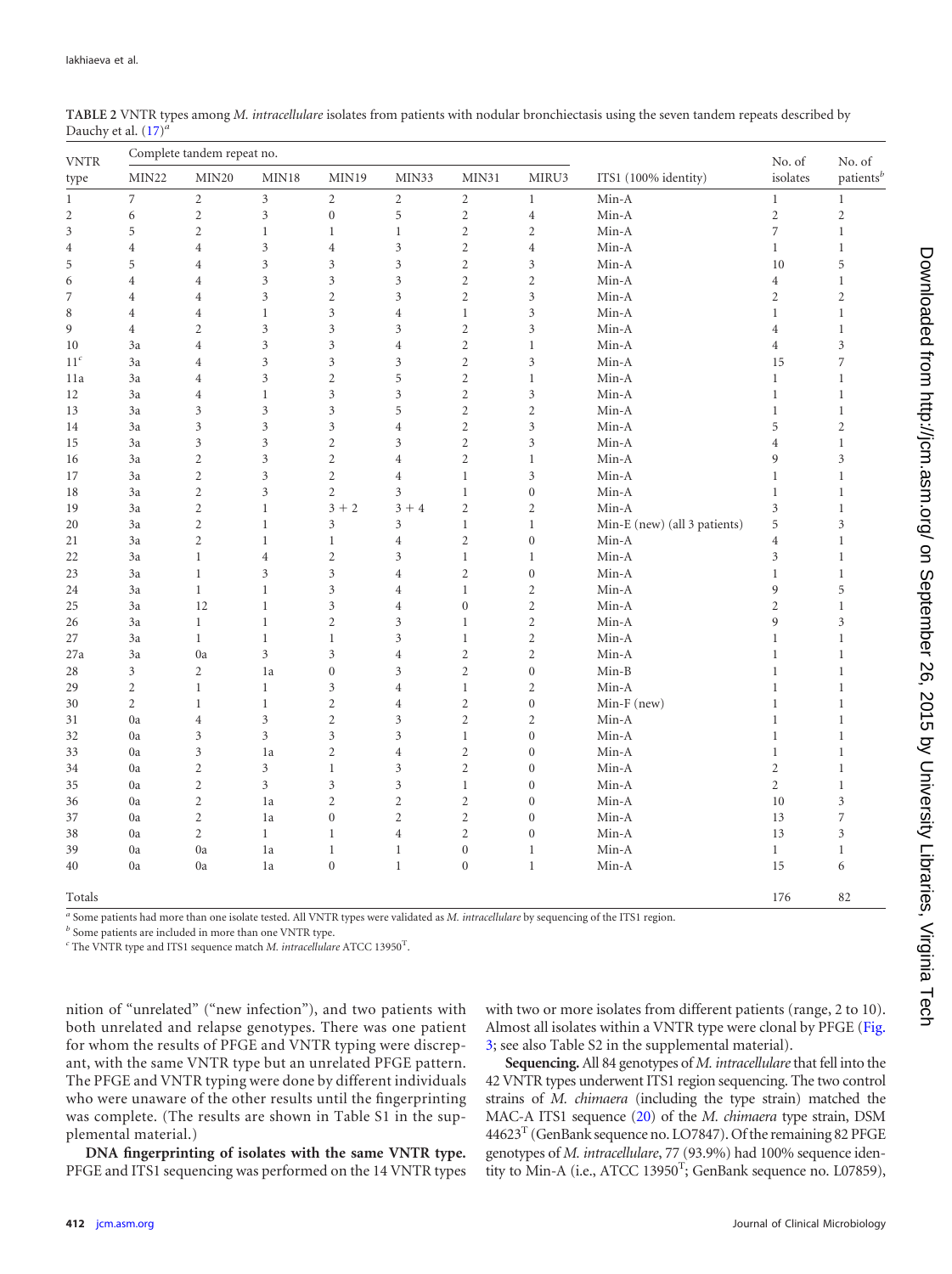

<span id="page-4-0"></span>**FIG 2** (A) rep-PCR of representative isolates from 9 different VNTR types of *M. intracellulare*. Note the overall similarity of the four major bands of *M. intracellulare* (marked by the arrows) despite isolates from multiple different VNTR types. Lane 1, 1-kb ladder; lane 2, type 5; lane 3, type 7; lane 4, type 11; lane 5, type 16; lane 6, type 24; lane 7, type 38; lane 8, type 36; lane 9, type 37; lanes 10 and 11, *M. chimaera* controls; lane 12, type 34. Lanes 2 to 9 and lane 12 are *M. intracellulare*. (B) PFGE using XbaI of representative isolates from the same 9 VNTR types of *M. intracellulare* and the two *M. chimaera* controls studied by rep-PCR for panel A. Note the overall difference of isolates from different VNTR types which were not as apparent with rep-PCR (A). Lanes 1 and 13,  $\lambda$  ladder; lane 2, type 5; lane 3, type 7; lane 4, type 11; lane 5, type 16; lane 6, type 24; lane 7, type 38; lane 8, type 36; lane 9, type 37; lanes 10 and 11, *M. chimaera*; lane 12, type 34. Lanes 2 to 9 and lane 12 are *M. intracellulare*.

one genotype in VNTR 28 (1.2%) matched Min-B (GenBank sequence no. Z46423), three patient isolates (3.1%) in VNTR 20 belonged to a new sequence designated Min-E (GenBank sequence no. KC018476), and a single patient isolate in VNTR 30 (1.2%) belonged



<span id="page-4-1"></span>**FIG 3** PFGE using *Xba* of three *M. intracellulare* VNTR types (types 10, 14, and 16) with isolates from different patients. Note the identity or close similarity (clonality) of the patterns within the three types but the unrelated band patterns between the different types. Lanes 1, 5, and 11 contain DNA ladder; lanes 2, 3, and 4, VNTR type 10; lanes 6 and 7; VNTR type 14; and lanes 8, 9, and 10, VNTR 16.

to a second new sequence designated Min-F (GenBank sequence no. KC018477). No isolates with Min-C or Min-D were identified.

**Comparison of VNTR results of Texas isolates with those of isolates from France.**VNTR results of the Texas isolates described herein were also compared with those of a group of isolates from France [\(17\)](#page-6-9) [\(Table 3\)](#page-5-0). The type strain ATCC 13950<sup>T</sup> was used as a control and gave the same tandem-repeat copy number for all seven alleles in both studies. Overall, the same tandem-repeat sizes were found in isolates from both collections, except that isolates with no partial or complete tandem repeats (the amplicon consisted only of the flanking regions) were more common among the French strains (54/357 alleles [15.1%]) than among the Texas isolates  $(0/357$  alleles  $\lceil 0.3\% \rceil$ ). A number of sequenced tandem repeats gave base pair sizes that differed from a whole copy num-ber by only a few bases [\(Table 1\)](#page-2-1), making an error in rounding up or rounding down a concern. This was especially true because only one control was used. The use of multiple controls of isolates whose sequence length varied from a whole number by only 1 or 2 bp would have provided strong confirmation that measured differences in each rounded-up copy number were real.

# **DISCUSSION**

VNTR typing has major advantages over PFGE. Typing can be done in a single day using only PCR and a sizing agarose gel. With PFGE, the average time to complete a gel in our laboratory is 3 weeks, and one or more PFGE instruments (about \$20,000 each) are required. PFGE requires much more operator experience to produce reproducible results and interpretable gels.

We studied respiratory tract isolates from patients with nodular bronchiectasis and MAC lung disease who are being monitored by one of us (R.J.W.). Most isolates were recovered in the UTHSCT mycobacterial laboratory, and most patients lived within a 200-mi radius of Northeast Texas. We identified 42 MIRU-VNTR types based on the combination of the seven loci. Fourteen MIRU-VNTR types (33%) contained isolates from multiple patients (range, 2 to 10), while 28 types (67%) were unique to only a single patient.

150 100 50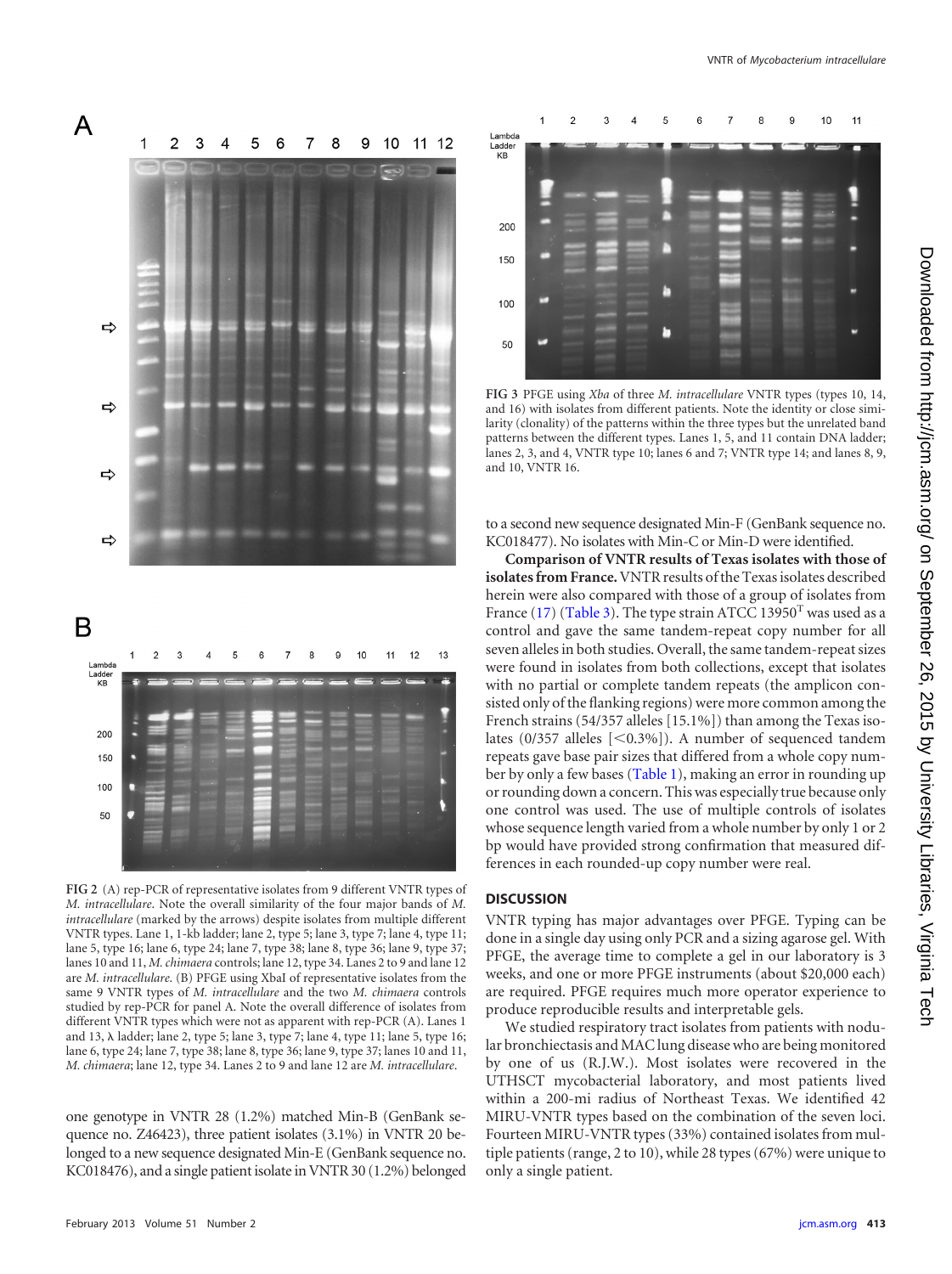|                          | VNTR size (rounded-off next whole no.) |                  |                   |              |                   |                |                  |              |                  |                  |                  |                |                  |                  |
|--------------------------|----------------------------------------|------------------|-------------------|--------------|-------------------|----------------|------------------|--------------|------------------|------------------|------------------|----------------|------------------|------------------|
|                          | MIN22                                  |                  | MIN <sub>20</sub> |              | MIN <sub>18</sub> |                | MIN19            |              | MIN33            |                  | MIN31            |                | MIRU3            |                  |
| Rounded-up VNTR copy no. | Fr                                     | Tx               | Fr                | Tx           | Fr                | Tx             | Fr               | Tx           | Fr               | Tx               | Fr               | Tx             | Fr               | Tx               |
| 8                        | $\mathbf{0}$                           | $\boldsymbol{0}$ | $\mathbf{0}$      | $\mathbf{0}$ | $\mathbf{0}$      | $\mathbf{0}$   | $\boldsymbol{0}$ | $\mathbf{0}$ | $\boldsymbol{0}$ | $\boldsymbol{0}$ | $\boldsymbol{0}$ | $\mathbf{0}$   | $\boldsymbol{0}$ | $\boldsymbol{0}$ |
| 7                        | $\Omega$                               | 3                | $\Omega$          | $\Omega$     | $\overline{0}$    | $\overline{0}$ | $\mathbf{0}$     | $\mathbf{0}$ | 8                | $\Omega$         | $\mathbf{0}$     | $\Omega$       | $\Omega$         | $\overline{0}$   |
| 6                        | $\Omega$                               |                  | $\mathbf{0}$      | $\Omega$     | $\overline{0}$    | $\overline{0}$ | $\Omega$         | $\Omega$     | 11               | 9                | $\mathbf{0}$     | $\mathbf{0}$   | $\Omega$         |                  |
| 5                        | $\Omega$                               | 11               | $4^b$             | $23^b$       | $\overline{0}$    | $\overline{2}$ | $\Omega$         |              | 6                | 20               | $\overline{0}$   | $\overline{0}$ | $\Omega$         | $\overline{0}$   |
| $\overline{4}$           | $13^b$                                 | 39 <sup>b</sup>  | 19                | $7^{\circ}$  | $15^b$            | $38^b$         | $8^b$            | $37^b$       | $12^b$           | $33^b$           | $\Omega$         | $\overline{0}$ | $\Omega$         | 3                |
| 3                        | 10                                     | $\overline{c}$   | 7                 | 32           | 7                 | $\Omega$       | 21               | 20           | 5                | 12               | $29^b$           | $58^b$         | $13^b$           | 36 <sup>k</sup>  |
| 2                        | 24                                     | $\overline{0}$   | $\overline{2}$    | 13           | 19                | 41             | $\Omega$         | 7            | 6                | 7                | 15               | 17             | 17               | 11               |
|                          | 2                                      | 25               | 19                | 6            |                   | $\overline{0}$ |                  | 16           | $\mathbf{0}$     | $\mathbf{0}$     | 3                | 5              | 13               | 31               |
| $\mathbf{0}$             | 3                                      | $\overline{0}$   |                   | $\mathbf{0}$ | 10                | $\overline{0}$ | 22               | $\mathbf{0}$ | $\overline{4}$   | $\mathbf{0}$     | 5                | $\mathbf{0}$   | 9                | $\mathbf{0}$     |
| Total                    | 52                                     | 81               | 52                | 81           | 52                | 81             | 52               | 81           | 52               | 81               | 52               | 81             | 52               | 81               |

<span id="page-5-0"></span>**TABLE 3** Number of isolates with each VNTR allele based on rounding off each patient copy number to the next whole number and then comparing the current isolates with previously reported French isolates [\(17\)](#page-6-9) *a*

*<sup>a</sup>* These values may not be predictive of the number or nature of the VNTR types from the two locations, as the French isolates were not characterized as to type. Fr, French isolates from the Bordeaux region [\(17\)](#page-6-9). Tx, U.S. isolates from Northeast Texas region (current study).

*b* Copy number of ATCC 13950<sup>T</sup> determined in both studies.

All but five isolates of *M. intracellulare*(171/176 [97.2%]) contained the proven or presumptive Min-A ITS1 sequence of the *M.* intracellulare type strain, ATCC 13950<sup>T</sup>. (Of multiple isolates from the same patient of the same VNTR type, only one was sequenced and the remainder were considered presumptive.) Similar ITS1 sequence findings in the same patient population were reported by Stout et al. [\(14\)](#page-6-11). Of the five isolates of *M. intracellulare* with different ITS1 sequences, one belonged to the previously described Min-B (GenBank accession number [246423\)](http://www.ncbi.nlm.nih.gov/nuccore?term=246423), and four belonged to two new ITS1 sequences designated Min-E and Min-F.

In 2010, Dauchy et al. published an MIRU-VNTR study of 61 *M. intracellulare* isolates collected from 51 French patients between 2001 and 2008, as well as the *M. intracellulare* type strain, ATCC 13950<sup>T</sup> [\(17\)](#page-6-9). Six isolates were from Brittany, while the remainder were recovered from patients at Bordeaux University Hospital (France). Multiple isolates over time were collected from eight patients. The majority of isolates (51/61 isolates [84%]) were from the respiratory tract. Fifty-one of the Bordeaux isolates and the ATCC type strain met the ATS criteria for NTM clinical disease [\(18\)](#page-7-0). The second method used for strain comparison (PCRrestriction fragment length polymorphism [PCR-RFLP]), de-scribed by Picardeau and Vincent [\(26\)](#page-7-9), was not generally successful with *M. intracellulare* isolates [\(17\)](#page-6-9). The designation of VNTR types was not done; rather, the authors reported the number of isolates for each VNTR primer combination.

The current data are similar to those obtained in the study by Dauchy et al. [\(17\)](#page-6-9) that identified 44 VNTR using the same primers, but they differ in that the French study found a much higher frequency of types having a single isolate (40/44 [91%], compared to 28/43 [65.9%] in the current study) [\(17\)](#page-6-9). Further, the current study had no VNTR alleles without any partial tandem-repeat sequence  $(0/644 \leq 0.2\% \text{ of all alleles among } 92 \text{ genotypes}])$ , in contrast to the French study, in which all primer combinations had some alleles or isolates with no tandem-repeat sequence (54/ 364 [14% of all alleles among 52 separate isolates]).

In 2010, a second study of the use of MIRU-VNTR for *M. intracellulare* from Nagoya University Hospital (Japan) was published by Ichikawa et al. [\(16\)](#page-6-8). These authors utilized 16 different VNTR loci to separate 74 clinical isolates into 50 MIRU-VNTR types [\(16\)](#page-6-8). These results are not comparable to those obtained in the current study or the study from France [\(17\)](#page-6-9), as different VNTRs were examined. These VNTRs were not chosen for the current study because the individual repeats were less discriminatory than those characterized by Dauchy et al. [\(17\)](#page-6-9), and the number of primers (16 versus 7) would have made this study more complex.

There are two motivations for performing comparisons of *M. intracellulare* isolates. The first is to determine the basis for a drug relapse in a single patient. Second, comparison of environmental and clinical isolates is essential to understanding disease sources with an eye toward preventing or limiting exposure for high risk patients. Comprehensive, large-scale studies have not yet been possible because strain comparisons by PFGE are too expensive or unproven (rep-PCR). Understanding the basis for relapse is critical to patient care. Treatment of a true relapse (same genotype) usually requires addition of new drugs (especially an injectable such as streptomycin) and longer therapy. Treatment of a new infection requires the same standard therapy and treatment duration.

Such strain comparison is relatively easy using two PCR techniques. The first is the 16S rRNA gene multiplex PCR using the primers ofWilton and Cousins [\(18a\)](#page-7-1) to determine the grouping of the initial and relapse isolates. If different MAC species, subspecies, or types are identified, no additional testing is needed. If both initial and relapse isolates (or, preferred, multiple isolates from both periods given the frequent polymicrobial nature of these infections) [\(5\)](#page-6-3) are *M. intracellulare*, then VNTR fingerprinting using the current primers with the original and relapse isolates will provide an answer. In most cases, sequencing is not needed, as the amplicon sizes of the original and relapse isolates can be run side by side on a gel. It will be evident whether the isolates are the same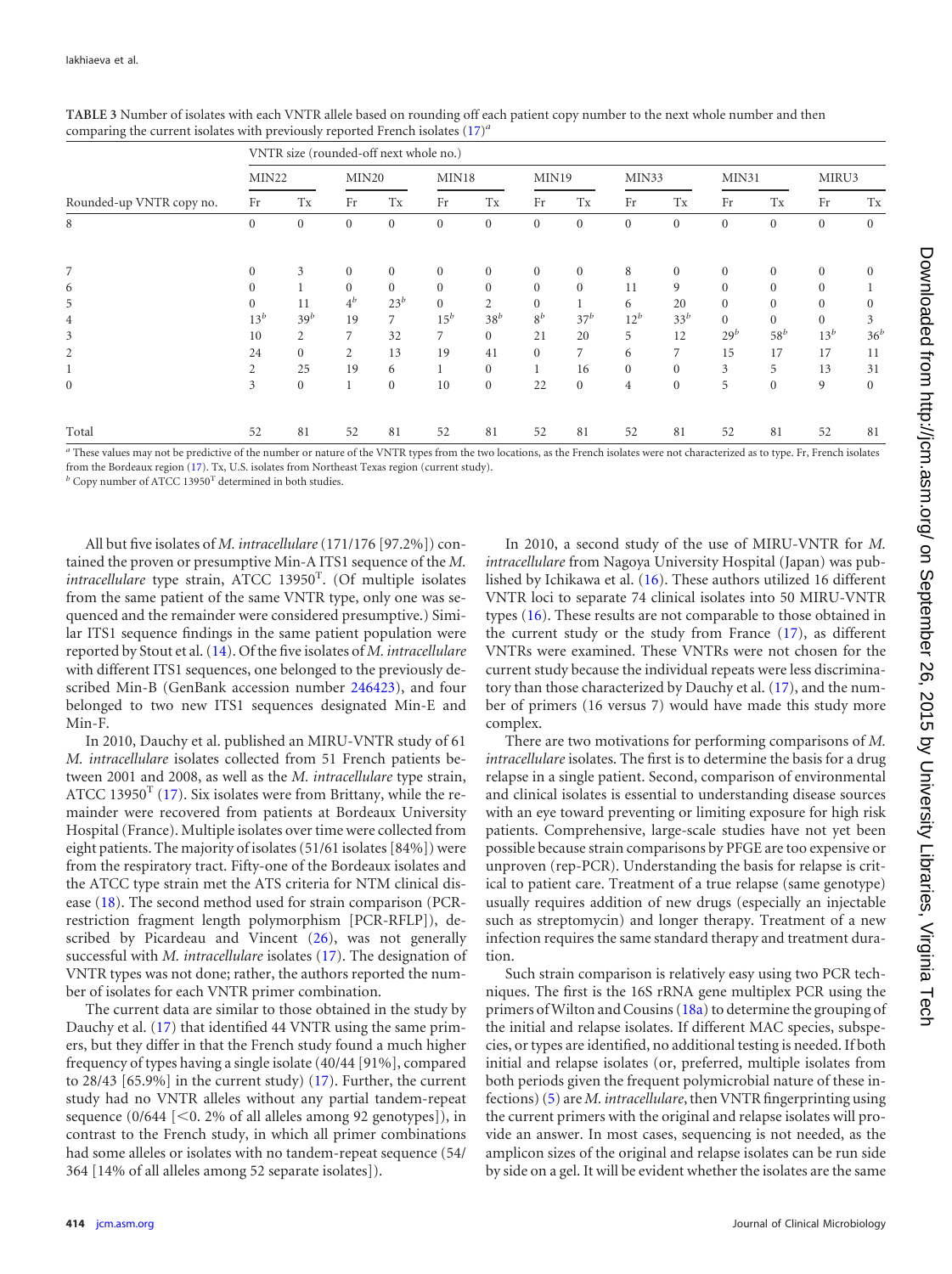or different. Species identification is important, as some of these primers will not amplify other species or subspecies in the *M. avium* complex.

This study demonstrates that *M. intracellulare* strain comparison by rep-PCR lacked a high level of discrimination, as isolates of *M. intracellulare* all had similar major band patterns despite belonging to different VNTR types and having unrelated PFGE patterns [\(Fig. 2\)](#page-4-0). Similar problems were noted with random amplified polymorphic DNA primed-PCR (RAPD-PCR) using random primers with *Mycobacterium abscessus* [\(21\)](#page-7-4), and RAPD-PCR became useful only if isolates were clearly "different" based on major band patterns or if related; this was seen with at least three different random primers [\(21\)](#page-7-4). Different mycobacterial rep-PCR primers are available commercially as the Diversilab mycobacterial typing kit (Bacterial Barcodes, Inc., Houston, TX, now subsidiary of bioMérieux, Inc., Durham, NC). This kit utilizes a software package to determine strain pattern relatedness [\(7\)](#page-6-5). Whether this system would provide more discriminating results was not evaluated.

The creation of a database on a national or international scale is within reach for the first time for *M. intracellulare* with the availability of MIRU-VNTR typing. The current technique does not require sequencing, only PCR. The seven VNTR loci described by Dauchy et al. in 2010 were used in the current study and produced separation of isolates into multiple groups comparable to PFGE while reducing time to results [\(17\)](#page-6-9). Multiple isolates of *M. intracellulare* from different patients shared the same VNTR type both by amplicon size and by complete VNTR sequence, including the flanking regions (data not shown). The study by Ichikawa et al., from Nagoya University Hospital (Japan), used 16 different VNTR loci, but again, multiple isolates from different patients shared the same VNTR type [\(16\)](#page-6-8). The finding that different patient isolates with the same VNTR type are mostly clonal by PFGE demonstrates that clonal groups do exist within *M. intracellulare* and that additional tandem repeats for strain separation may not be helpful. A major objective of developing an international system will be agreement regarding which MIRU-VNTR loci should be tested and what strains are to be used as references. (We did not determine if the 16 primers characterized by Ichikawa et al. produced groupings [type] similar to those produced by the primers utilized in the current study.) The presence of a typing system that identifies specific clones of *M. intracellulare*should allow for comparison with isolates from other *M. intracellulare*-associated diseases (e.g., disseminated disease and cavitary lung disease), from isolates from other geographic areas (e.g., North and South America), and from different environmental compartments (e.g., water and soil).

In summary, separation of *M. intracellulare* into distinct groups can now be done worldwide as has been done for multiple other genera and species, including *M. tuberculosis* [\(8](#page-6-6)[–15\)](#page-6-7). This characterization should be done to allow us to begin to understand the significance and virulence of different groups and species in the large family currently known as *M. avium* complex. It will also allow for determination of recurrence of *M. intracellulare* disease. The clinical/therapeutic approach to new infections is often less aggressive than for relapse of the original genotype.

# **ACKNOWLEDGMENTS**

This work was supported in part by institutional funds, MAC patient donors, and the Amon G. Carter Foundation.

We acknowledge the NTM-IR private foundation whose grant to Mar-

# <span id="page-6-0"></span>**REFERENCES**

- 1. **Kim B-J, Choi B-S, Lim J-S, Choi I-Y, Lee J-H, Chun J, Kook Y-H, Kim B-J.** 2012. Complete genome sequence of *Mycobacterium intracellulare* strain 13950T . J. Bacteriol. **194**:2750.
- 2. **Kim B-J, Choi B-S, Lim J-S, Choi I-Y, Lee J-H, Chun J, Kook Y-H, Kim B-J.** 2012. Complete genome sequence of *Mycobacterium intracellulare* clinical strain MOTT-02. J. Bacteriol. **194**:2771.
- <span id="page-6-1"></span>3. **Kim B-J, Choi B-S, Lim J-S, Choi I-Y, Kook Y-H, Kim B-J.** 2012. Complete genome sequence of *Mycobacterium intracellulare* clinical strain MOTT-64, belonging to the INT1 genotype. J. Bacteriol. **194**:3268.
- <span id="page-6-2"></span>4. **Wallace RJ, Jr, Zhang Y, Brown-Elliott BA, Yakrus MA, Wilson RW, Mann L, Couch L, Girard WM, Griffith DE.** 2002. Repeat positive cultures in *Mycobacterium intracellulare*lung disease after macrolide therapy represent new infections in patients with nodular bronchiectasis. J. Infect. Dis. **186**:266 –273.
- <span id="page-6-3"></span>5. **Wallace RJ, Jr, Zhang Y, Brown BA, Dawson D, Murphy DT, Wilson R, Griffith DE.** 1998. Polyclonal *Mycobacterium avium* complex infections in patients with nodular bronchiectasis. Am. J. Respir. Crit. Care Med. **158**: 1235–1244.
- <span id="page-6-4"></span>6. **Falkinham JO.** 2011. Nontuberculous mycobacteria from household plumbing of patients with nontuberculous mycobacteria disease. Emerg. Infect. Dis. [http://dx.doi.org/10.3201/eid1703.1015.](http://dx.doi.org/10.3201/eid1703.1015)
- <span id="page-6-5"></span>7. **Cangelosi GA, Freeman RJ, Lewis KN, Livingston-Rosanoff D, Shah KS, Milan SJ, Goldberg SV.** 2004. Evaluation of a high-throughput repetitivesequence-based PCR system for DNA fingerprinting of *Mycobacterium tuberculosis* and *Mycobacteria avium* complex strains. J. Clin. Microbiol. **42**:2685–2693.
- <span id="page-6-6"></span>8. **Bull TJ, Sidi-Boumedine K, McMinn EJ, Stevenson K, Pickup R, Hermon-Taylor J.** 2003. Mycobacterial interspersed repetitive units (MIRU) differentiate *Mycobacterium avium* subspecies *paratuberculosis* from other species of the *Mycobacterium avium* complex. Mol. Cell. Probes **17**:157–164.
- <span id="page-6-10"></span>9. **Ablordey A, Swings J, Hubans C, Chemlal K, Locht C, Portaels F, Supply P.** 2005. Multilocus variable-number tandem repeat typing of *Mycobacterium ulcerans*. J. Clin. Microbiol. **43**:1546 –1551.
- 10. **Inagaki T, Nishimori K, Yagi T, Ichikawa K, Moriyama M, Nakagawa T, Shibayama T, Uchiya K-I, Nikai T, Ogawa K.** 2009. Comparison of a variable-number tandem-repeat (VNTR) method for typing *Mycobacterium avium* with mycobacterial interspersed repetitive-unit-VNTR and IS*1245* restriction fragment length polymorphism typing. J. Clin. Microbiol. **47**:2156 –2164.
- 11. **Martín A, Herranz M, Serrano MJ, Bouza E, Garcia de Viedma D.** 2007. Rapid clonal analysis of recurrent tuberculosis by direct MIRU-VNTR typing on stored isolates. BMC Microbiol. **7**:73.
- 12. **Radomski N, Thibault VC, Karoui C, de Cruz K, Cochard T, Gutiérrez C, Supply P, Biet F, Boschiroli ML.** 2010. Determination of genotypic diversity of *Mycobacterium avium* subspecies from human and animal origins by mycobacterial interspersed repetitive-unit-variable-number tandem-repeat and IS*1311* restriction fragment length polymorphism typing methods. J. Clin. Microbiol. **48**:1026 –1034.
- 13. **Romano MI, Amadio A, Bigi F, Klepp L, Etchechoury I, Llana MN, Morsella C, Paolicchi F, Pavlik I, Bartos M, Leão SC, Cataldi A.** 2005. Further analysis of VNTR and MIRU in the genome of *Mycobacterium avium* complex, and application to molecular epidemiology of isolates from South America. Vet. Microbiol. **110**:221–237.
- <span id="page-6-11"></span>14. **Stout JE, Hopkins GW, McDonald JR, Quinn A, Hamilton CD, Reller LB, Frothingham R.** 2008. Association between 16S-23S internal transcribed spacer sequence groups of *Mycobacterium avium* complex and pulmonary disease. J. Clin. Microbiol. **46**:2790 –2793.
- <span id="page-6-7"></span>15. **Thibault VC, Grayon M, Boschiroli ML, Hibbans C, Overduin P, Stevenson K, Gutierrez MC, Supply P, Biet F.** 2007. New variablenumber tandem-repeat markers for typing *Mycobacterium avium* subsp. *paratuberculosis* and *M. avium* strains: comparison with IS*900* and IS*12456* restriction fragment length polymorphism typing. J. Clin. Microbiol. **45**:2404 –2410.
- <span id="page-6-8"></span>16. **Ichikawa K, Yagi T, Inagaki T, Moriyama M, Nakagawa T, Uchiya KI, Nikal T, Ogawa K.** 2010. Molecular type of *Mycobacterium intracellulare* using multilocus variable-number of tandem-repeat analysis: identification of loci and analysis of clinical isolates. Microbiology **156**(Part 2):496 –504.
- <span id="page-6-9"></span>17. **Dauchy F-A, Dégrange S, Charron A, Dupon M, Xin Y, Bébéar C,**